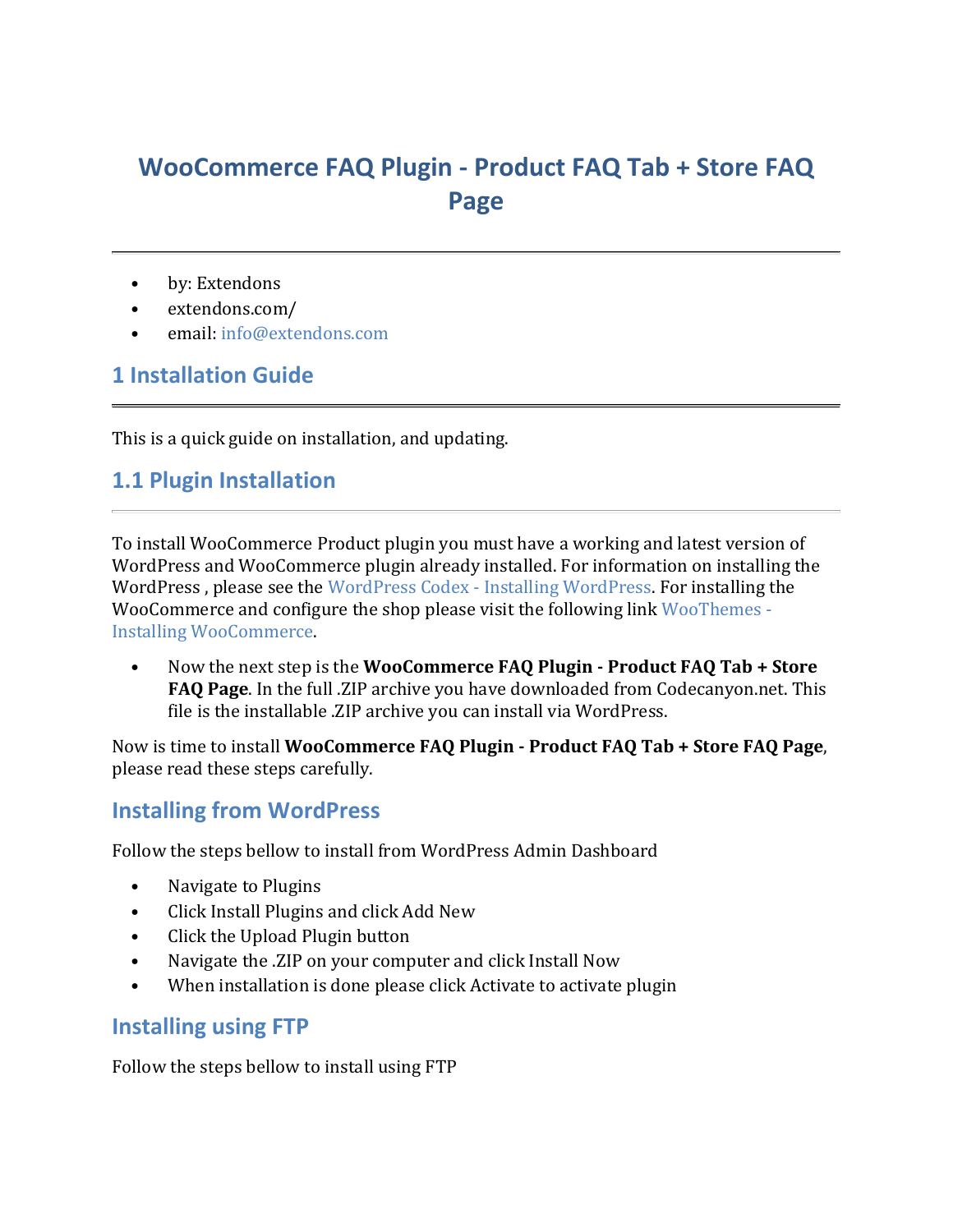- Unzip the provided .ZIP file to a desired location on your computer. These extracted files will be uploaded later via FTP
- Connect to your server via FTP (Use FileZilla or any other FTP client)
- Navigate to /wp-content/plugins/ server directory
- Locate the local directory where you have unzipped the archive
- Upload local folder to remote /wp-content/plugins/
- To activate the newly installed plugin navigate to Plugins and click the Activate button within the **WooCommerce FAQ Plugin - Product FAQ Tab + Store FAQ Page**

## **1.2 Plugin Updates**

## **Update from WordPress Admin**

Follow the steps bellow to update from WordPress Admin Dashboard

- Navigate to Plugins
- Find the currently installed **WooCommerce FAQ Plugin - Product FAQ Tab + Store FAQ Page** and click Deactivate
- After deactivation click Delete to remove the old version (your saved setting will not be lost)
- Click Install Plugins and click Add New
- Click the Upload Plugin button
- Navigate the new version archive .ZIP file on your computer and click Install Now
- When installation is done please click Activate to activate plugin

### **Update using FTP**

Follow the steps bellow to update using FTP

- Unzip the new version archive .ZIP file to a desired location on your computer. These extracted files will be uploaded later via FTP
- Connect to your server via FTP (Use FileZilla or any other FTP client)
- Navigate to /wp-content/plugins/ server directory and delete the current plugin folder
- Locate the local directory where you have unzipped the new version archive .ZIP file
- Upload local folder to remote /wp-content/plugins/

### **2 User Guide**

After installation of plugin, login to admin panel and flush your cache storage.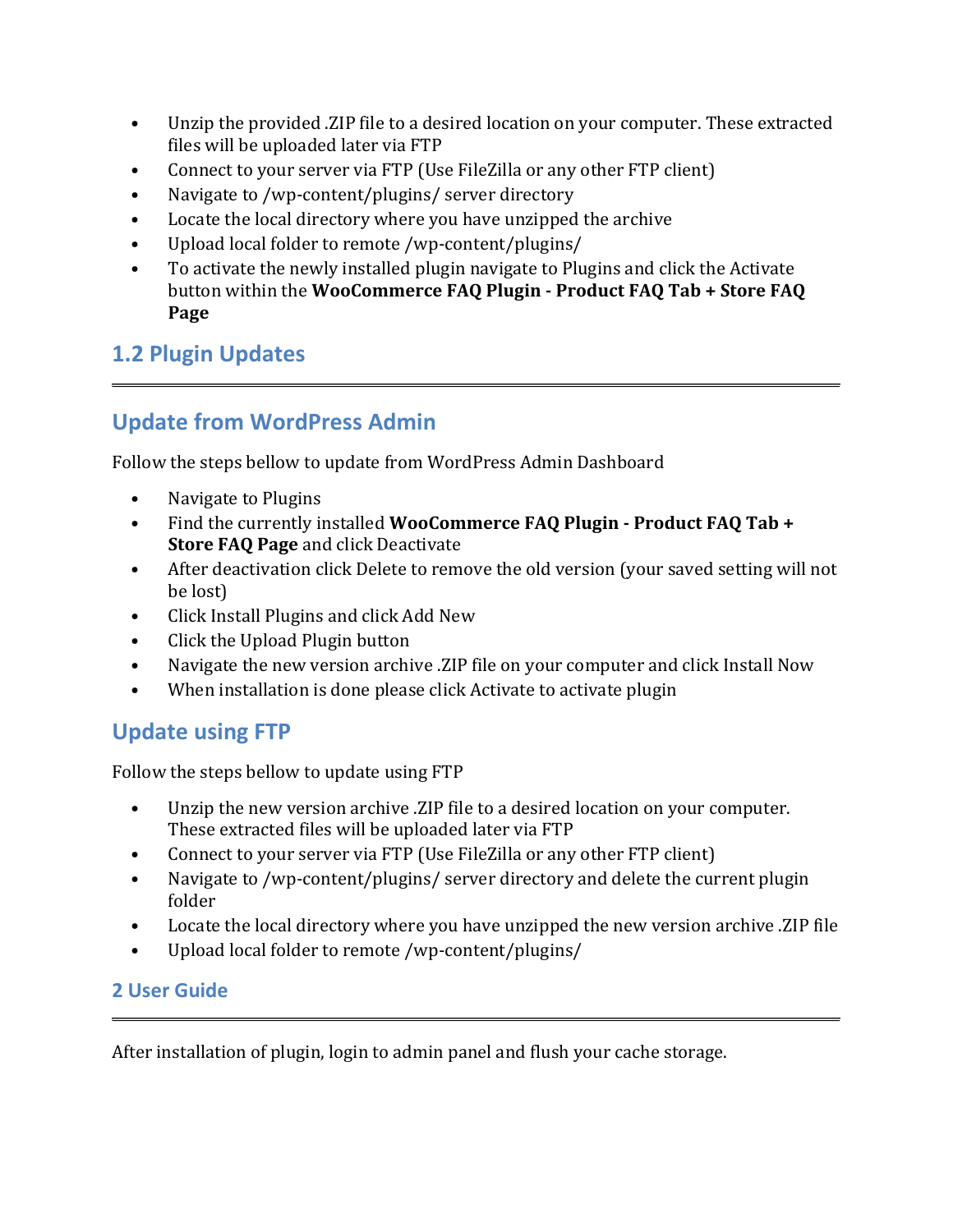## **2.1 How to Add/Edit FAQs**

At the backend go to **Products FAQs**. Here you will the list of the product FAQs on your store. You can add new FAQs by clicking the **Add New FAQ** button. We areediting a existing FAQ by clicking on **Edit** to continue.

| <b>Product FAQ</b>          | Product FAQ Add New FAQ                                        |                 |                         |
|-----------------------------|----------------------------------------------------------------|-----------------|-------------------------|
| <b>Product FAQ</b>          | All $(3)$   Published $(3)$                                    |                 | Search FAQ              |
| Add New FAQ                 | Filter<br>Apply<br>All dates <b>v</b><br>Bulk Actions <b>v</b> |                 | 3 items                 |
| Categories                  | Title                                                          | Categories      | Date                    |
| <b>Product Question</b>     | Do you offer premium support?                                  | General, Others | Published               |
| <b>P</b> <sub>1</sub> Media |                                                                |                 | 2018/06/25              |
| $\blacksquare$ Pages        | Can customers upgrade the product for free?                    | General, Others | Published<br>2018/06/25 |
| Comments                    | Do you offer free support with your products?                  | Uncategorized   | Published               |
| <b>Products</b>             |                                                                |                 | 2018/06/25              |
| WooCommerce<br>WOO          | $\Box$ Title                                                   | Categories      | Date                    |
| Appearance                  | Bulk Actions <b>v</b><br>Apply                                 |                 | 3 items                 |

Now at the front end your FAQ will be displayed as shown below. You can also go back to edit this information.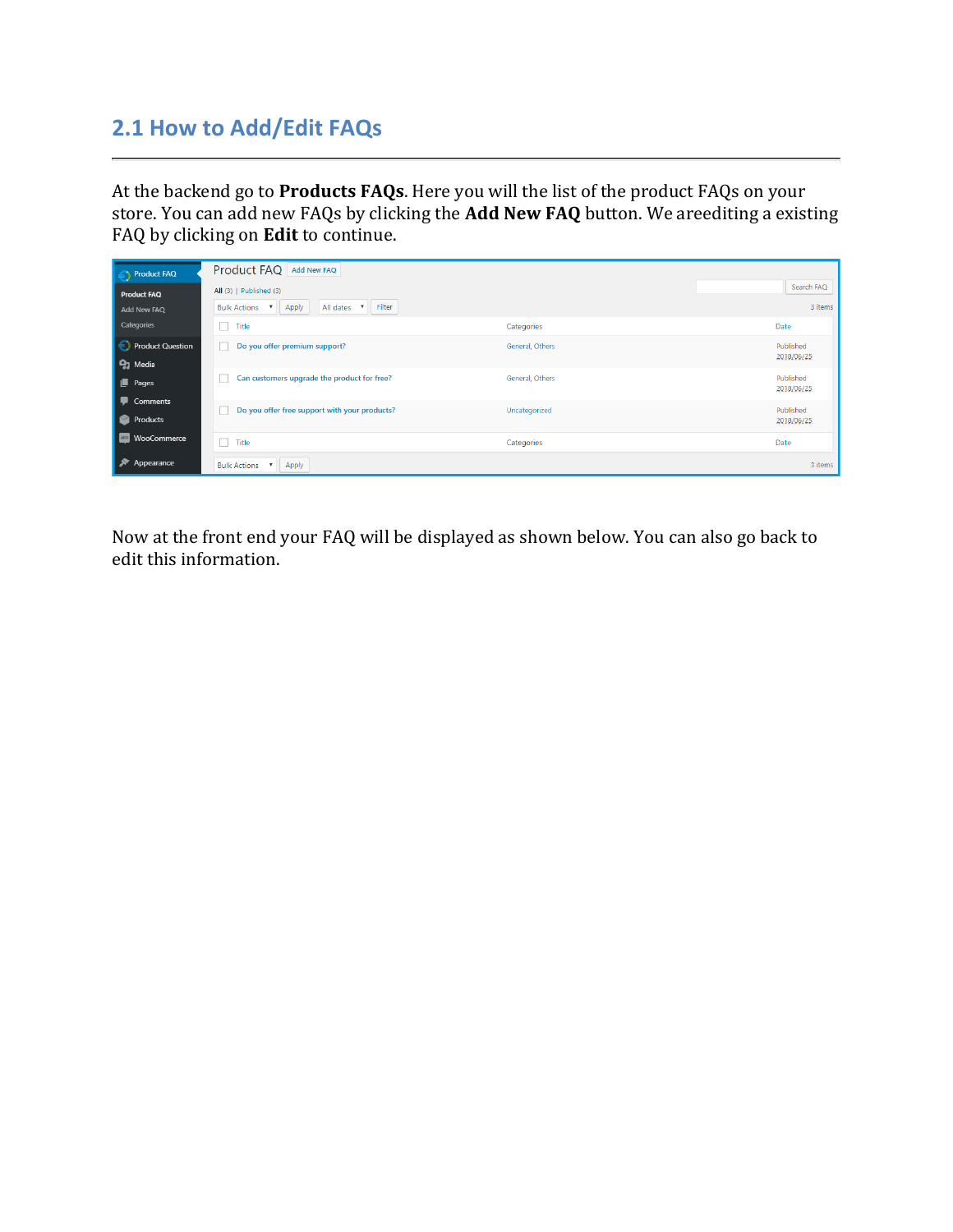

## **2.2 How to Manage Product Questions**

At the backend go to P**roducts Questions**. Here you will the list of the product questions on your store submitted by users. You can replay to all the questions from here amd you also have the option to add new questions by clicking the **Add New Question** button.

| Product FAQ                       | Product Question Add New Question                      |                                     |                |                      |                       |                         |
|-----------------------------------|--------------------------------------------------------|-------------------------------------|----------------|----------------------|-----------------------|-------------------------|
| • Product Question                | All (41)   Mine (15)   Published (41)                  |                                     |                |                      |                       | <b>Search Question</b>  |
| <b>Product Question</b>           | <b>Bulk Actions</b><br>Apply<br>$\overline{\mathbf v}$ | Filter<br>All dates<br>$\mathbf{v}$ |                |                      | 41 items<br>$\ll$     | of $3 \rightarrow$      |
| <b>Add New Question</b>           | Question<br>n.                                         | <b>Against Product</b>              | Public/Private | <b>Customer Name</b> | <b>Customer Email</b> | <b>Publish Date</b>     |
| Settings<br>Support               | Fahad                                                  | Woo Album #1                        | Public         | a                    | b@qmail.com           | Published<br>2019/05/14 |
| <b>P</b> J Media<br>Pages         | dsdasdadasdasdasdasdsada<br>sdasdadasdasd              | Woo Album #1                        | Public         | a                    | a@gmail.com           | Published<br>2019/05/14 |
| <b>Comments</b><br>P.<br>Products | dasdasdasd                                             | Woo Album #1                        | Private        | dasdas               | taimoorb968@qmail.com | Published<br>2019/05/14 |
| WooCommerce<br>WOD <sub>1</sub>   | johihiuihiuhihihoiohojoij                              | Happy Ninja                         | Public         | Demo Demo            | demo@extendons.com    | Published<br>2019/05/13 |
| Appearance<br>Plugins 2           | uygufkfufyutftfuyf                                     | Ninja Silhouette                    | Private        | Demo Demo            | demo@extendons.com    | Published<br>2019/05/11 |